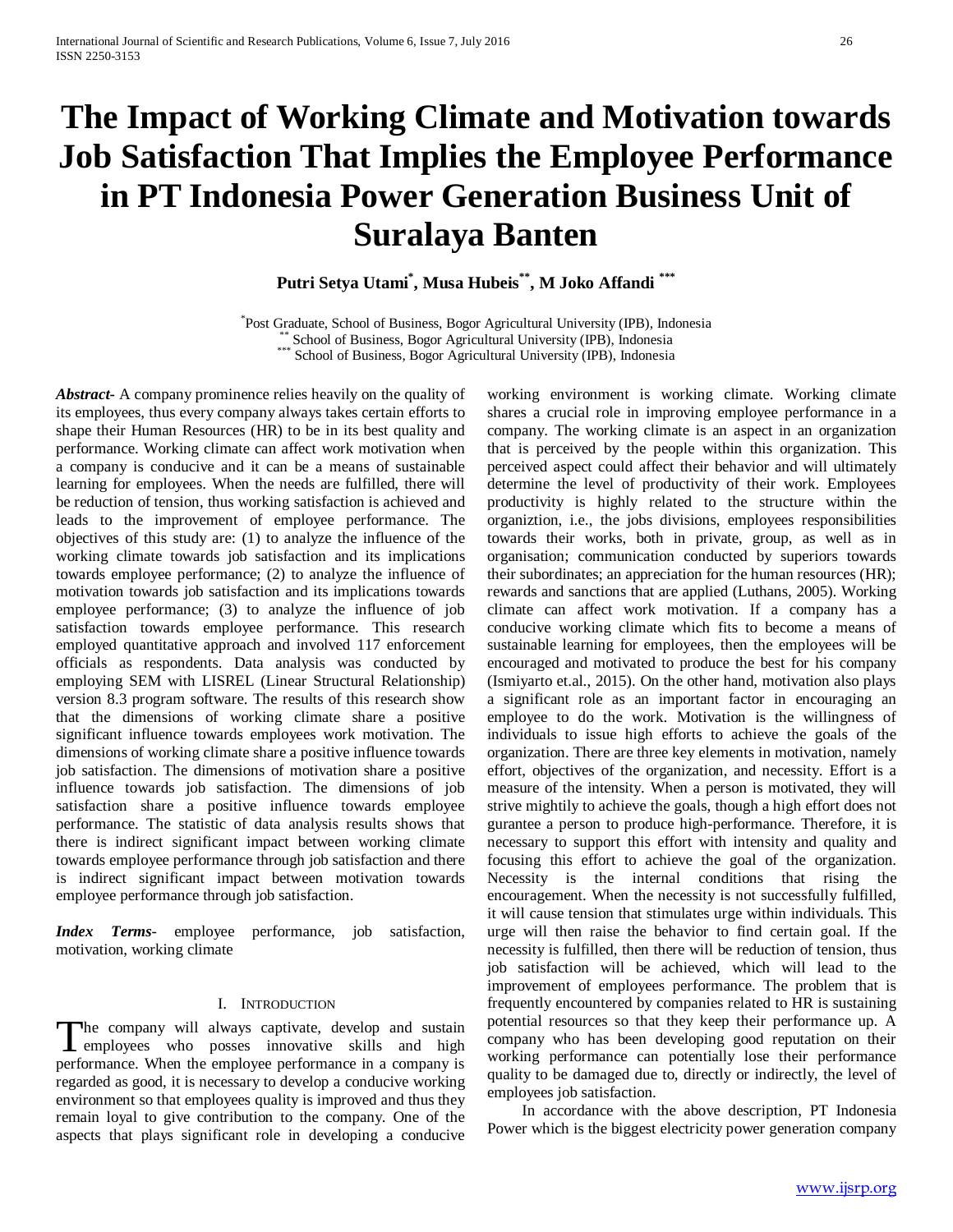in Indonesia with 8,996 MW installed capacity and one of the subsidiary company of PT PLN (Persero), has now become an independent business-oriented power generation company. PT Indonesia Power declared an integrated vision and mission with a new plan to become a public company and expand it into a world-class plant. To support this vision, PT Indonesia Power and all of its business units continue to make betterment within their company. The largest business unit that produces approximately 57% of the total production of Indonesia Power is Generation Business Unit (GBU) Suralaya, located at the western end of Java. This unit manages seven Steam Power Plants (PLTU) which use coal as its main fuel. As the largest unit, GBU Suralaya should build competent and certified employees who have high attachment to advance the company through HR and organization readiness, so that the goal on creating work environment that supports the achievement of the performance of healthy competition, open communication, and a conducive working climate, is achieved.

 The employees work in a dynamic work environment with high working interactions with superiors, colleagues, subordinates, as well as with external parties, and frequently experience frictions that can cause conflict, which affect on the climate of the workplace. PT Indonesia Power GBU Suralaya, as the largest energy supply company, is always required to increase the electricity production exceeding other generation business units. There are also reformations processes conducted along with the addition of the numbers of generation units in GBU Suralaya. This reformation process causes the increasing volume of works, thereby employees are demanded to deal with excessive workload that in most cases, are not the part of their main duties. Instead, they work based on the orders that have been specified by the supervisor which have not been fixed, thus a lot of employees complain about the presence of the tension due to excessive work load and the company's demands that are perceived as too high. In addition, there are some employees performance issues, which can be seen from the way the employees take a leave on working hour for personal matter, the employees low level of discipline which is seen from the way the employees come late to office and leave earlier, the decreasing of employees desire to achieve working performance, less attendance levels, lack of timeliness in work completion; does not obey the rules well enough, so that the target of work program is not well achieved. The decreasing level of employee

performance can be caused by the lack of employees motivation, giving rise to a sense of boredom in completing the given works. In achieving the company's goal, the role of all employees is very influential, thus it takes a good coordination between the divisions/departments in conducting any activities of the company. The incidence of such problems can affect to the drop of job satisfaction level and decreasion of overall performance. Based on this background, a research of the impact of working climate and motivation towards job satisfaction and its implications on the performance of employees of PT Indonesia Power Generation Business Unit Suralaya Banten is conducted.

#### II. RESEARCH METHODOLOGY

 The sample in this research was enforcement officials of PT Indonesia Power GBU Suralaya with the number of 117 people. The number of samples that were used is referring the guidelines of the sample size in SEM (Structural Equation Modelling) methods, i.e. the number of samples is the number of indicator(s) times 5-10, e.g. when there are 20 indicators, then the magnitude of samples are ranging around 100-200. This research used 20 indicators, thus the minimum samples being used were 100 samples (Ghozali, 2007).

 The employed measurement scale was Semantic Differential. Semantic Differential is used to find out a person's views against an object or concept, whether the same or different. Data obtained through measurements using semantic differential scale is interval data to measure the perception of the respondents. Respondents can choose answers, with a range of positive to negative (Sekaran, 2006).

Data analysis in this study employed SEM with LISREL (Linear Structural Relationship) Version 8.3 program software. SEM is a statistical method used to solve graded model smultaniously that cannot be solved by a linear regression equation, or considered as a combination of regression analysis and factor analysis.

#### III. RESULTS AND DISCUSSIONS

#### **Data Analysis Results**

 Data processing analysis with SEM was undertaken by conducting suitability test and statistical test. The data processing result of SEM model analysis is described in Figure 1.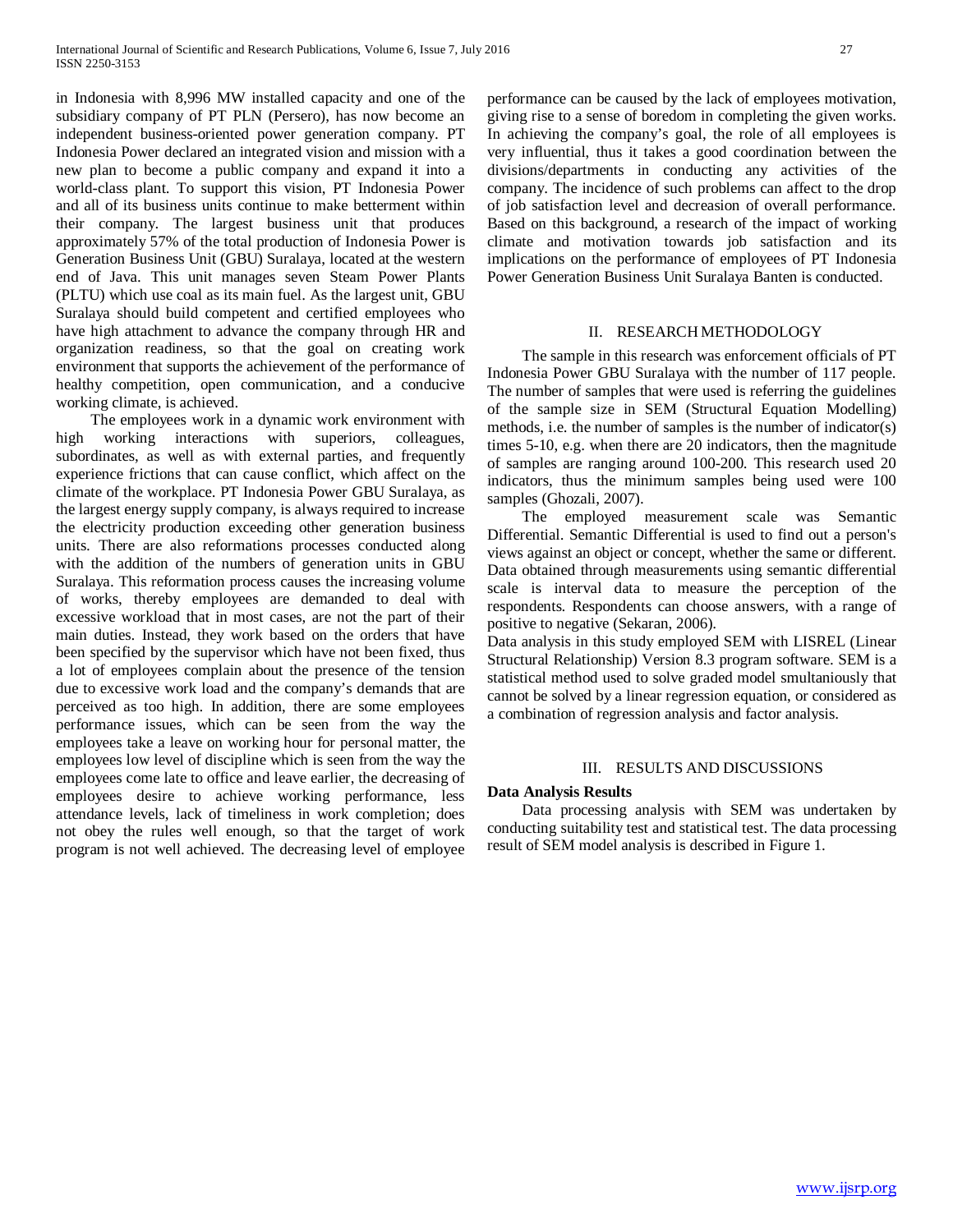

#### **Figure 1: SEM-Model data processing result**

 SEM model feasibility test was conducted by using RMR (Root Mean Square Residual), RMSEA (Root Mean Square Error of Approximation), AGFI (Adjusted Goodness of Fit Index), NFI (Normed Fit Index), and CFI (Comparative Fit Index), where the test results are within the expected value range (Good Fit) as contained in Table 1.

| Goodness-of-Fit                                 | Cutt-off-Value      | Result | Description |
|-------------------------------------------------|---------------------|--------|-------------|
| RMR (Root Mean Square Residual)                 | $≤$ 0,05 atau ≤ 0,1 | 0.09   |             |
| RMSEA (Root Mean square Error of Approximation) | $\leq 0.08$         | 0.034  |             |
| AGFI (Adjusted Goodness of Fit Index)           | $\geq 0.90$         | 0.97   | Good Fit    |
| NFI (Normed Fit Index)                          | $\geq 0.95$         | 0.97   |             |
| CFI (Comparative Fit Index)                     | $\geq 0.90$         | 1.00   |             |

# **Table 1: SEM-Model feasibility test results**

 Based on Table 1, the test results show an acceptable model with good structural equation. Index measurement RMR (Root Mean Square Residual), RMSEA (Root Mean Square Error of Approximation), AGFI (Adjusted Goodness of Fit Index), NFI (Normed Fit Index), and CFI (Comparative Fit Index) are in range of good value.

## **Hypothesis Testing**

 Once all the assumptions met the criteria, hypothesis testing was undertaen. Hypothesis testing was conducted based on the tstatistics of causality relationship of the SEM processing results as presented in Table 2.

#### **Table 2: Hypothesis testing results**

| <b>Hypotheses</b>                         | T-statistics | Decision     | Description                                    |
|-------------------------------------------|--------------|--------------|------------------------------------------------|
| Working climate ->Motivation              | 19.46        | Accept $H_1$ | Working climate shares a tangible and positive |
|                                           |              |              | impact towards motivation                      |
| climate $\rightarrow$ Job 4.73<br>Working |              | Accept $H_1$ | Working climate shares a tangible and positive |
| Satisfaction                              |              |              | impact towards job satisfaction                |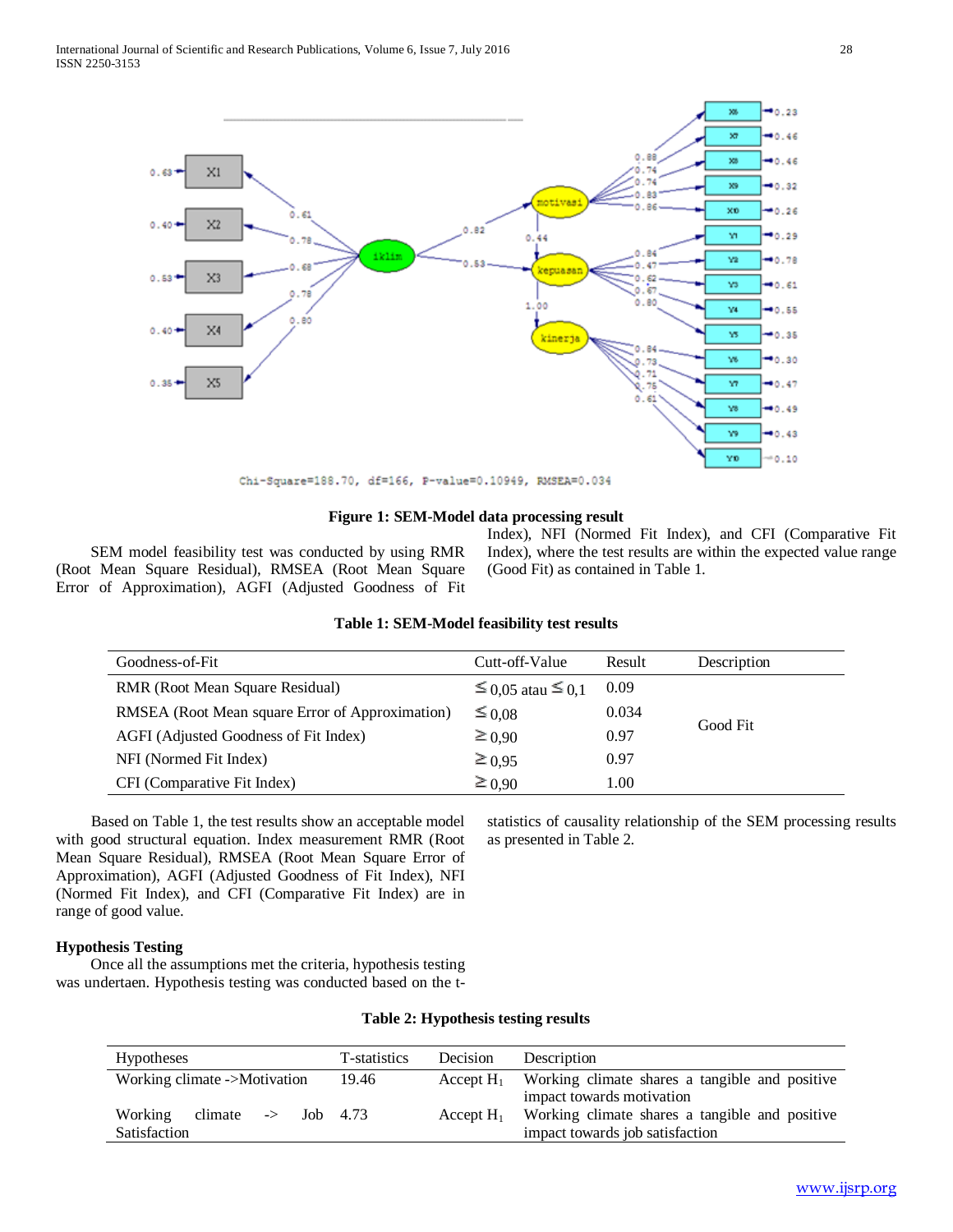| Motivation -> Job Satisfaction                 | 3.35 | Accept $H_1$ | Motivation shares a tangible and positive impact<br>towards job satisfaction |
|------------------------------------------------|------|--------------|------------------------------------------------------------------------------|
| Job Satisfaction $\rightarrow$ Employees 16.73 |      | Accept $H_1$ | Job satisfaction shares a tangible and positive                              |
| Performance                                    |      |              | impact towards employee performance                                          |

# Accept H<sub>1</sub>: Working climate shares a tangible and positive **impact towards employee motivation**

 Estimation parameter used to test the impact of working climate towards motivation shows 19.46 t-statistics value. This tstatistics value met the acceptance criteria of hypothesis 1, i.e. the value of t-statistics is greater than 1.96. It can be concluded that the dimensions of working climate share a tangible and positive impact towards employee working motivation. The standard parameter estimation of the relationship between working climate with motivation indicates a positive sign. This suggests that the dimensions of the organization climate, such as: recognition, teamwork, job suitability, work divisions, and organizational policy in the organization are well managed and provide a good working climate conditions, thus such condition will directly provide improvement towards employees motivation, both extrinsic or intrinsic motivation.

### **Accept H1: Organizational climate shares a tangible and positive impact towards job satisfaction**

 Estimation parameter used to test the impact of working climate towards job stisfaction shows 19.46 t-statistics value. This tangible and positive t-statistics value has met the acceptance criteria of hypothesis 2, i.e. the value of t-statistics is greater than 1.96. It can be concluded that the dimensions of organization climate share a positive impact towards job satisfaction. The standard parameter of the relationship between working climate with motivation indicates a positive sign. This suggests that the dimensions of the organization climate, such as: recognition, teamwork, job suitability, work divisions, and organizational policy within the organization are perceived good by the employees, thus it gives a direct impact towards the improvement of employees job satisfaction in which in this case is measured according to employees satisfaction in relation to job, salary, promotion, supervision, and co-workers.

# **Accept H1: Motivation shares a tangible and positive impact towards job satisfaction**

 Estimation parameter used to test the impact of motivation towards employee performance shows 3.35 t-statistics value. This tangible and positive t-statistics value has met the acceptance criteria of hypothesis 2, i.e. the value of t-statistics is greater than 1.96. It can be concluded that the dimensions of motivation share a positive impact towards job satisfaction. The standard parameter of the relationship between motivation and job satisfaction indicates a positive sign. This suggests that the dimensions of motivation, in the form of intrinsic and extrinsic motivation, that are improved and live within individuals of the the employees are able to give impact on the improvement on employees job satisfaction. This is mesured by employees satisfaction towards job that they have been dealing with, satisfaction towards salary, promotion, supervision, and coworkers.

### **Accept H1: Job satisfaction shares a tangible and positive impact towards employee performance**

 Estimation parameter used to test the impact of job satisfaction towards employee performance shows 16.73 tstatistics value. This tangible and positive t-statistics value has met the acceptance criteria of hypothesis 4, i.e. the value of tstatistics is greater than 1.96. It can be concluded that the dimensions of job satisfaction share a positive impact towards employee performance. The positive-signed parameter indicates an equal direction, which occurs when one of the variables increased. Job satisfaction level together all its various forms will work hand in hand with the improvement of employee performance. This condition can be valued as a reciprocal effort between the satisfaction experienced by the employees and employee productivity, on how they improve their performance to give maximum contributions to the company.

### **Impact Analysis**

 Impact analysis is intended to examine how powerful the impact of one to another variable, directly and indirectly. This interpretation has a significant role in the effort of achieving a precise strategy. In accordance with the previous theoretical study and the hypothesis testing results, motivation and organizational climate will share direct and/or indirect impact towards employee performance. The indirect impact from both variables gained by passing the job satisfaction that subsequently gave impact towards employee performance.

### **The Impact of Working Climate towards Motivation**

 The results of the statistical analysis proved that there is tangible impact of working climate towards motivation which is shown by the calculated 19.46 t-statistics value. This research reveals a direct tangible impact of working climate towards employee working motivation. This suggests that the better the working climate is, the higher the working motivation of employees of PT Indonesia Power GBU Suralaya will be. This is in accordance with the theory presented by Stoner and Wankel (1989) which states that the organization climate, especially the attitudes and actions of colleagues and superiors, as well as the climate created within the organization, can affect the working motivation. Organizational climate is the characteristics or traits that are perceieved to be exist within the organization or emerged due to conscious or unconscious activities conducted within the organization (Malik et.al., 2010). Climate is defined as a perception and is descriptive. Perception is a sensation or a realization that is experienced by an individual, while description is what is reported by that individual related to this sensation. Set of perceptions owned by the members of organization regarding the characteristics and quality of the organization are relatively constant. This climate (perception and decription) affects individual's attitude in thir work.

### **The Impact of Working Climate towards Job Satisfaction**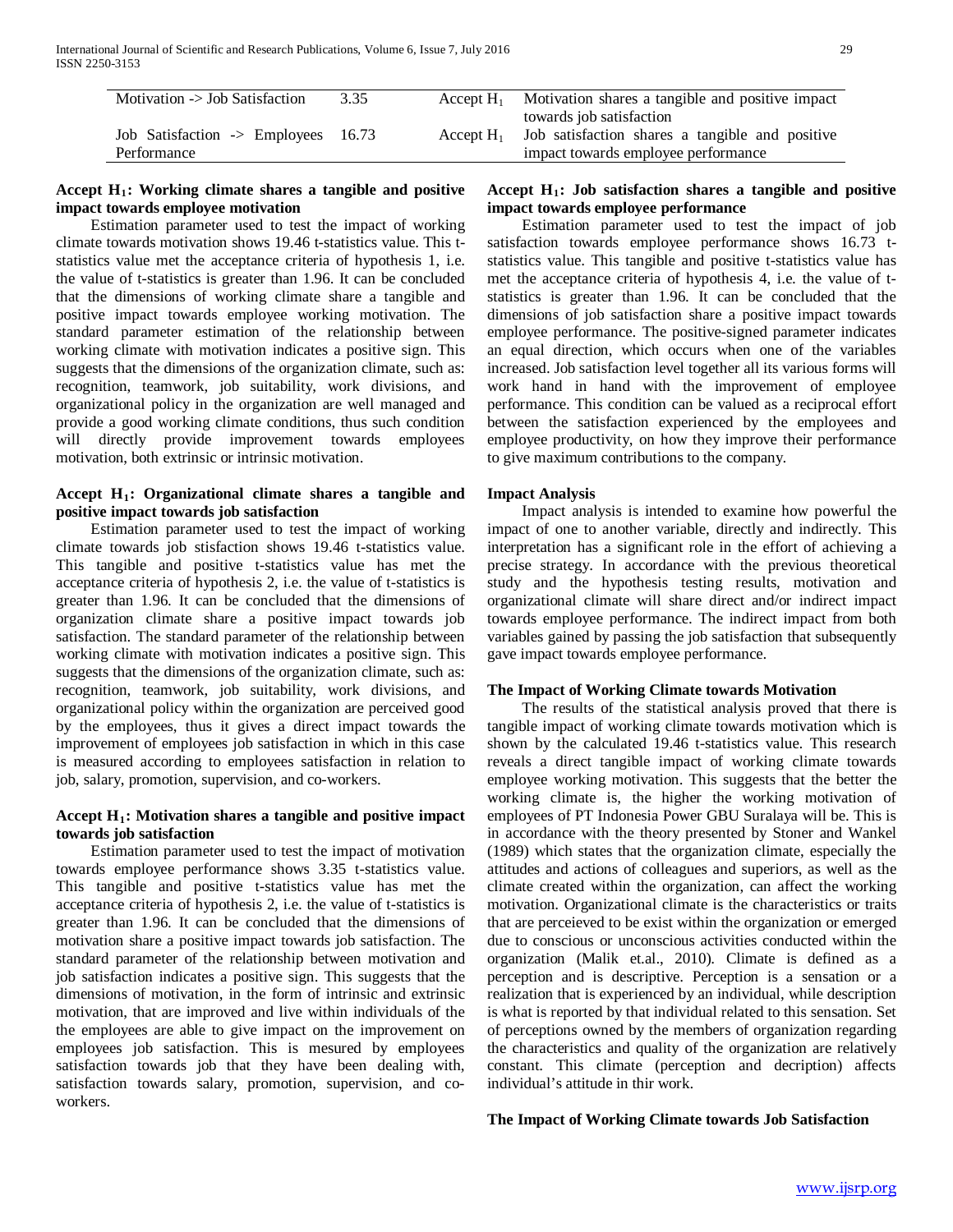The results of the statistical analysis proved that there is direct and tangible impact of working climate towards job satisfaction which is shown by the t-statistics value of 23.47. This research reveals that there is a direct and tangible impact of working climate towards employee job satisfaction. This suggests that the better the working climate is, the higher the job satisfaction of the employees of PT Indonesia Power GBU Suralaya. One of the efforts to take in improving employee job satisfaction is by creating a beneficial work environment or organizational climate. Such condition demands a leader that is able to manage the organization effectively in order to create a good organizational climate. Organizational climate creates either a pleasant or unpleasant work environment for the organization members. A pleasant work environment tends to make workers to adhere in his job longer and to give a significant impact towards job satisfaction. This is in accordance with a theory proposed by Sujak (1990) which states that the climate of the organization serves as a cornerstone factor in teachinglearning process in working conduct, in which there is a positive impact of organization climate towards working performance and job satisfaction. Thus, Sujak (1990) adds, the more appropriate and healthy an organizational climate is, the higher the employee job satisfaction of the organization will be. This supports the previous research by Princess (2011) that states that working climate shares a significant impact towards job satisfaction.

#### **The Impact of Motivation towards Job Satisfaction**

 The results of the statistical analysis proved that there is a direct and tangible impact of motivation towards job satisfaction which is shown by the value of 19.46 t-statistics. This research reveals a direct and tangible impact of motivation employee towards job satisfaction. This indicates that the better the motivation contributed, the higher employee job satisfaction will be. So instead, when motivation is not awarded, it will cause dissatisfaction among the employees. This supports the statement of Hasibuan (1996) which defines motivation as a rewarded driving power that creates working excitement of individuals that they are willing to be cooperative, work effectively, and integrate all the power in efforts to achieve customer satisfaction. It is stated on *Two Factor* motivation theory of Frederick Herzberg that there are two factors that contribute job satisfaction level , namely dissatisfiers factor (salaries, company policies, status, relation between personal) and satisfiers factor (achievements, awards, promotions, work environment, the the works itself). Job satisfaction level is influenced by several factors, namely: challenging works, appropriate rewards, beneficial working conditions, supportive co-workers, and personal suitability to the job (Springer, 2011). According to Luthan (2005), some of the main factors that affect job satisfaction include the works itself, salary, promotion, and working conditions, in which all of those factors are significantly affected from the way the organization provides motivation. This supports the previous research by Juniantara (2015) and Rahaya (2010) which state that motivation affects significantly to job satisfaction.

# **The Impact of Job Satisfaction towards Employee Performance**

 The results of the statistical analysis proved that there is a direct and tangible impact of job satisfaction towards employee

performance which is shown by the calculated 16.73 t-statistics value. This research reveals a direct and tangible impact of job satisfaction towards employee performance. This indicates that the better job satisfaction level is, the higher the performance of the employees of PT Indonesia Power GBU Suralaya will be. Eventhough job satisfaction is only one of many influential factors; it also affects the performance levels of employees. With the job satisfaction gained by the employees, high performance is expected to be achieved. In the absence of job satisfaction, the employee will not able to work as what was expected or desired by the company, which then lead to a poor performance, which finally affect the company's desired accomplishments. From this description, it is revealed that in order to achieve a better performance, it requires more than just employees skill. It also requires work motivation. One step that can be taken by the managers or supervisors to motivate employees is by creating job satisfaction so as to achieve the better performance of employees in the company.

## **The Indirect Impact of Working Climate towards Employees Performance through Job Satisfaction**

 The statistic analysis results prove that there is an indirect and tangible impact of working climate towards employee performance through job satisfaction which is shown by a calculated 21.2 t-statistics value. This research reveals an indirect and tangible impact of working climate towards employee performance through job satisfaction. The indirect impact is considered as the variable impact of working climate towards employee performance through job satisfaction. It indicates that providing good working climate will provide job satisfaction, thereby increasing the performance of the employees of PT Indonesia Power GBU Suralaya. Organizational climate is a concept which reflects the content and the strength of common values, norms, attitudes, behaviour and feelings of members of a system. The better the organizational climate is, the more opportunities that the organization possess to be able to create a good job satisfaction; and thereby, when organizational climate is not conducive, it will lead to a discomfort working environment and result on a low job satisfaction (Kristin et.al., 2003). Job dissatisfaction perceived by the employees will give a bad impact for the company. Some experts addresses that job dissatisfaction perceived by employees may become the reason for employees to leave work, give complains, show disobedience, steal company's or organization's properties, avoid some of their job responsibilities, and more. Some other experts suggest that employees who are not satisfied in the work will result in the decreasion of productivity or performance, the rise of absence behaviour (absenteisme) and the act to quit or resign from the organization (turnover).

 Inverse to job dissatisfaction, employees who perceive high job satisfaction will result in high level of productivity or performance and organizational commitment, manageable work stress, and a tendency to be giving good response to organizations; in which will lead to a better performance of the organization. It can be concluded that employees who perceive job satisfaction tend to contribute their positive response to the company. On the other hand, employees who do not perceive job satisfaction will tend to give poor response for their works. Thereby, meeting employees job satisfaction is necessarily taken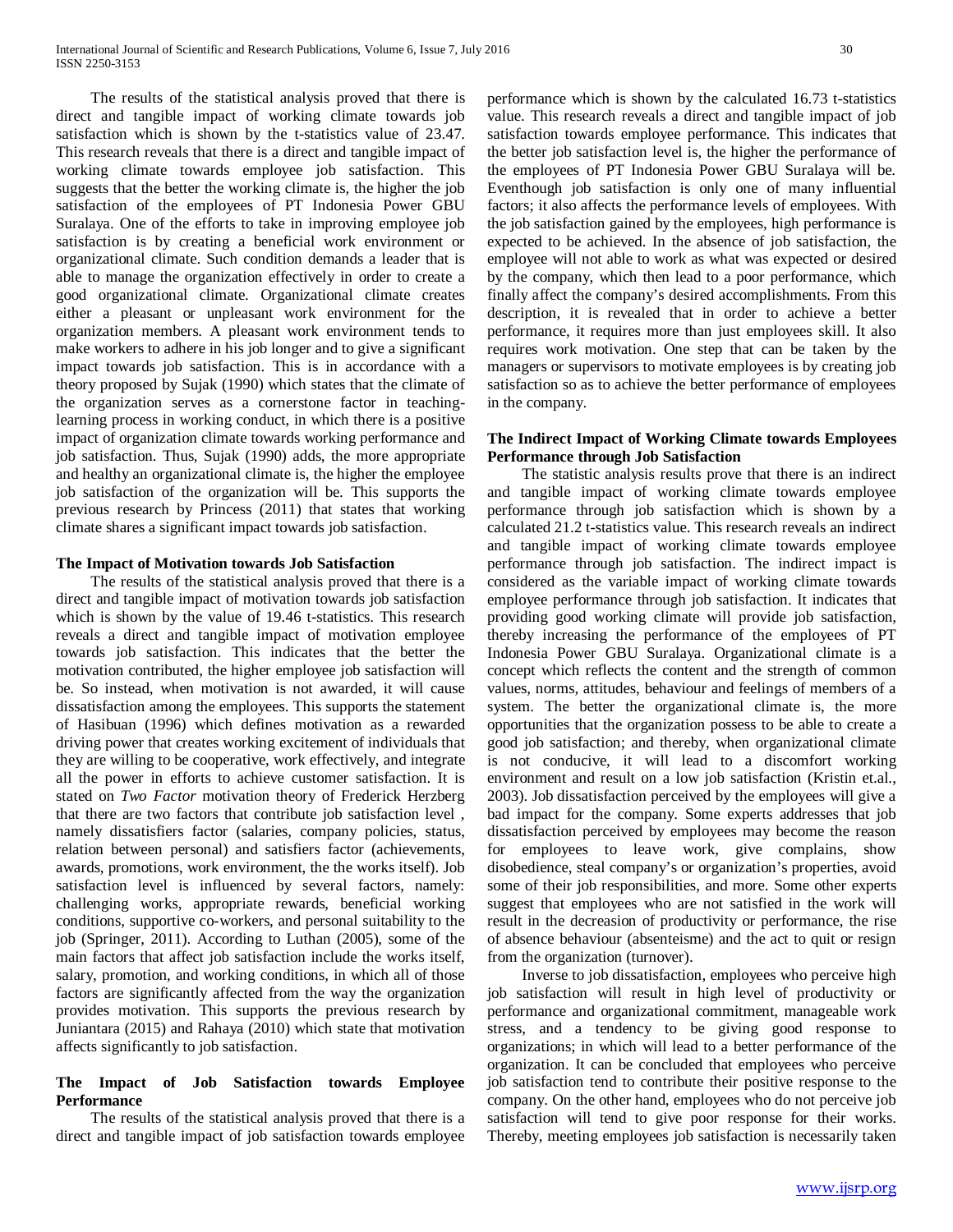as the priority to be highly noted by the management in an organization.

## **Indirect Impact of Motivation towards Employees Performance through Job Satisfaction**

 The statistic analysis results prove that there is indirect and tangible impact of motivation towards employee performance through job satisfaction which is demonstrated by calculated 3.35 t-statistics value. This research reveals indirect and tangible impact of motivation towards employee performance through job satisfaction. The indirect influence is said as the influence of motivation variable towards employee performance through job satisfaction. It suggests that providing motivation will accommodate employees job satisfaction so as to improve the performance of the employees of PT Indonesia Power GBU Suralaya. Job satisfaction can be raised by providing motivation to employees. Motivation is encouragement owned by individuals to take action as what these individuals have the willing to do. When people are pushed, they will give reaction to the pressure it caused (and Jacob Cherian, 2013). They acted because they felt that they should do so. However, when they are motivated, they held a positive choice to do something, because they know this act has meaning for them. If the employee has had a positive motivation, then it will also have an effect on their performance (Jayaweera, 2015). Therefore, motivation has an important role in achieving job satisfaction on employees and in improving the performance of employees. This is in line with previous research by Juniantara (2015) that motivation shares a tangible effect on performance through job satisfaction.

### IV. CONCLUSIONS

- 1. Working climate shares a tangible and positive impact towards work motivation of employees of PT Indonesia Power GBU Suralaya. It indicates that the dimensions of the working climate, such as: recognition, teamwork, job suitability, jobs divisions, and organizational policy within the organization are well managed and provide a good working climate conditions, which then such condition will directly encourage the improvement of working motivation towards employees performance.
- 2. Working climate shares a tangible and positive impact towards job satisfaction of employees of PT Indonesia Power GBU Suralaya. This indicates that the dimensions of the working climate such as recognition, teamwork, job suitability, jobs divisions, and organizational policy within the organization are perceived good by the employees, thereby it will lead to a direct impact towards the improvement of employee job satisfaction, in which it measured by employees satisfaction towards the job, salary, promotion, supervision and co-workers.
- 3. Work motivation shares a tangible and positive impact towards job satisfaction of employees of PT Indonesia Power GBU Suralaya. This indicates that the dimensions of motivation, both intrinsic and extrinsic motivation, live within the individuals of the employees may result in the improvement of other aspects related to employee job satisfaction which is measured by the

satisfaction level towards the works they have been dealing with, satisfaction level towards the salary, promotion, supervision, and also satisfaction level towards co-workers.

4. Job satisfaction shares a tangible and positive impact towards the performance of employees of PT Indonesia Power GBU Suralaya. Such condition is considered to potentially act as reciprocal effort between the satisfaction level perceived by the employees and the productivity that the employees contribute to the organization in the form of performance improvement.

#### **REFERENCES**

- [1] Cherian J, Jacob J. 2013. Impact of Self Efficacy on Motivation and Performance of Employees. International Journal of Business and Management. 8(14):80-88.
- [2] Ghozali I. 2007. Multivariate Analysis Applications with SPSS Program. Semarang: University Publishing Institution.
- [3] Ismiyarto, Sri Suwitri, Y Warella, Sundarso. 2015. Organizational Culture, Motivation, Job Satisfaction and Performance of Employees toward the Implementation of Internal Bureaucracy Reform in the Ministry for the Empowerment of State Apparatus and Bureaucracy Reform (The Ministry of PANRB). Journal of Management and Sustainability. 5 (1):192-199.
- [4] Jayaweera T. 2015. Impact of Work Environmental Factors on Job Performance, Mediating Role of Work Motivation: A Study of Hotel Sector in England. International Journal of Business and Management; Vol. 10, No. 3. Canadian Center of Science and Education
- [5] Juniantara, I Wayan. 2015. Effect of Motivation and Job Satisfaction on Employee Performance of Cooperative in Denpasar [thesis]. Denpasar Udayana University.
- [6] Kristin SC, Michael JB, Ronald SL. 2003. Organizational Climate as a Moderator of Safety Performance Relationship. Journal of Organizational Behavior. 24(7):861-876.
- [7] Luthans F. 2005. Organizational Behavior. New York: McGraw-hill.
- [8] Malik ME, Danish RQ, Usman A. 2010. Impact of Motivation to Learn and Job Attitudes on Organizational Learning Culture in a Public Service Organization of Pakistan. African Journal of Business Management. 5(3).844-854.
- [9] Putri LU. 2011. Influence of Organizational Climate, Employee Commitment and Job Satisfaction on Employee Job Performance PT XL Axiata Medan [thesis]. Medan (ID): North Sumatera University.
- [10] Springer GJ. 2011. A Study of Job Motivation, Satisfaction and Performance among Bank Employees. Journal of Global Business Issues. 5(1):29-42.
- [11] Sekaran U. 2006. Research Methodology for Business. 4th Ed, Book 1. Jakarta: Four Salemba.
- [12] Stoner LJ, C Wankel. 1989. Management. Bakowatun Wilhemus, interpreter. Jakarta: Intermedia.
- [13] Sujak A. 1990. Manager Leadership (Existence in organizational behavior). Jakarta: PT Gramedia.

#### **AUTHORS**

**First Author** – Putri Setya Utami, Post Graduate, School of Business, Bogor Agricultural University, Email: [putri\\_su45@yahoo.co.id.](mailto:putri_su45@yahoo.co.id)

**Second Author** – Prof. Dr. Ir. Musa Hubeis, MS, Dipl.Ing, DEA, School of Business, Bogor Agricultural University, Indonesia. **Third Author** – Dr. M. Joko Affandi, SU, School of Business, Bogor Agricultural University, Indonesia.